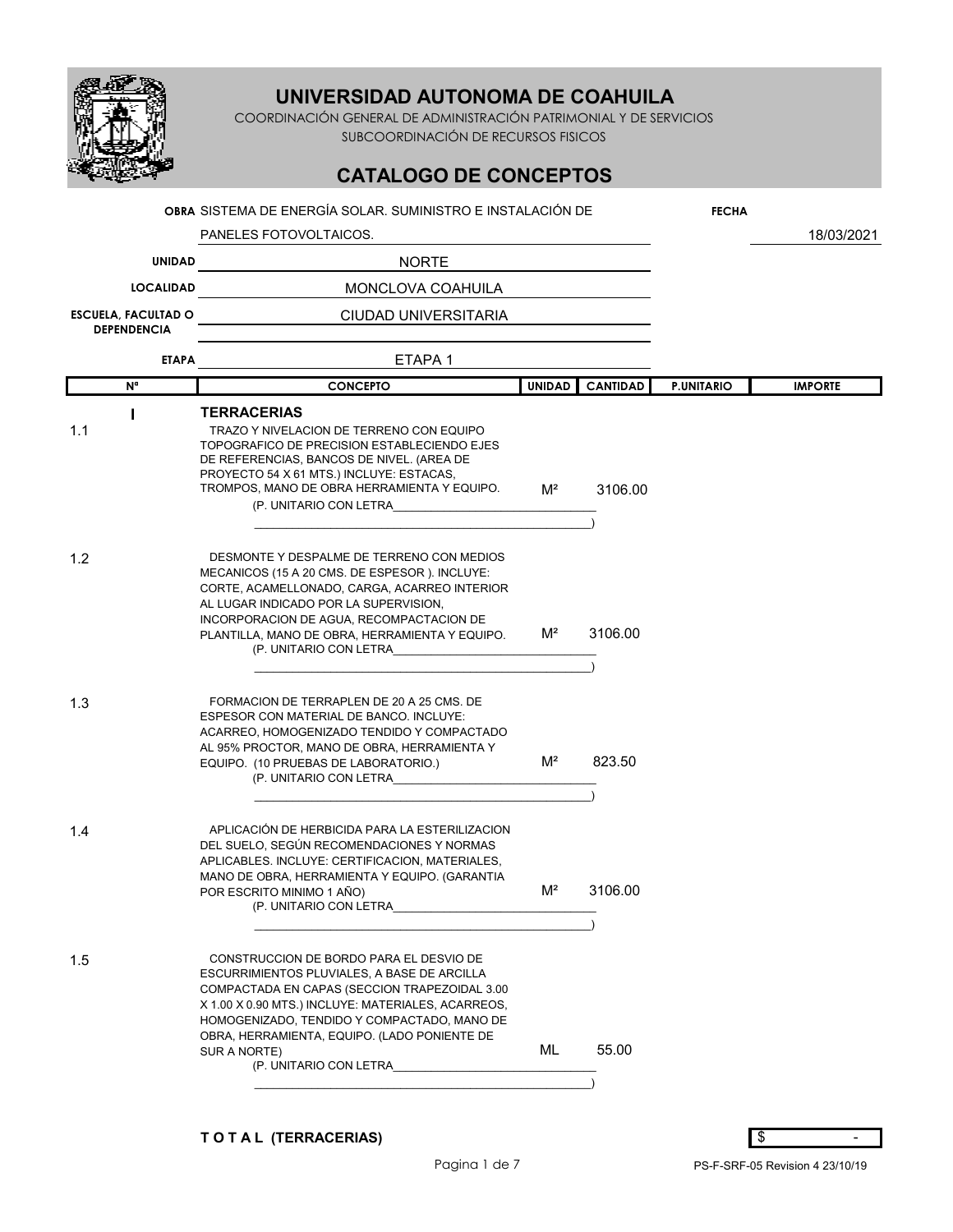|     | UNIVERSIDAD AUTONOMA DE COAHUILA<br>COORDINACIÓN GENERAL DE ADMINISTRACIÓN PATRIMONIAL Y DE SERVICIOS<br>SUBCOORDINACIÓN DE RECURSOS FISICOS                                                                                                                                                                                                                                                                                                                                                                                                                                                                           |      |         |  |  |
|-----|------------------------------------------------------------------------------------------------------------------------------------------------------------------------------------------------------------------------------------------------------------------------------------------------------------------------------------------------------------------------------------------------------------------------------------------------------------------------------------------------------------------------------------------------------------------------------------------------------------------------|------|---------|--|--|
| 2.1 | (ALBAÑILERIA Y ESTRUCTURA)<br>BASE DE CONCRETO DE 25 X 25 CMS. DE 80 CM DE<br>ALTURA, ARMADO CON 4 VRS. No. 4 (1/2"), Y ESTRIBOS<br>DEL No. 2 (1/4") @ 20 CMS., CONCRETO F'C=200 KG./CM2.<br>INCLUYE: TRAZO, EXCAVACION, AFINE, HABILITADO,<br>ARMADO, COLOCACION, CIMBRADO, VACIADO,<br>VIBRADO, CURADO, DESCIMBRADO, RELLENO Y<br>COMPACTACION CON RODILLO, MATERIALES, MANO DE<br>OBRA, HERRAMIENTA Y EQUIPO. (CONSIDERAR 60 CMS.<br>BAJO TIERRA Y 20 CMS. SOBRE EL NIVEL).<br>(P. UNITARIO CON LETRA                                                                                                               | PZS  | 176.00  |  |  |
| 2.2 | SUMINISTRO Y COLOCACION DE PLACAS DE ANCLAJE<br>EN CIMENTACION, A BASE DE PLACA A-36 DE 120 X 120<br>MM. CON 1/4" DE ESPESOR, 4 ANCLAS DE VARILLA<br>CORRUGADA No. 3 (3/8"), CON UN DESARROLLO DE 300<br>MM. EN "L" (80 MM.) SOLDADAS. INCLUYE: MATERIALES,<br>MANO DE OBRA, HERRAMIENTA Y EQUIPO. (SEGUN<br><b>MEMORIA DE CALCULO)</b><br>(P. UNITARIO CON LETRA                                                                                                                                                                                                                                                      | PZS. | 176.00  |  |  |
| 2.3 | SUMINISTRO, FABRICACION E INSTALACION DE<br>ESTRUCTURA METALICA PARA SOPORTE DE PANELES<br>SOLARES, FABRICADAS EN ACERO A-36 Y A-500,<br>INCLUYE: ACARREOS, MANIOBRAS, (ALINEACION Y<br>NIVELACION) ARMADURAS AR-1, AR-2 Y AR-3, POSTES,<br>SOLDADURA, LIMPIEZA Y RETIRO DE ESCORIA, PINTURA<br>EPOXICA AMERLOC 2/400 MARCA COMEX/PPG APLICADA<br>A 2 MANOS, (DETALLADO FINAL), INSUMOS, EQUIPO,<br>HERRAMIENTA Y MANO DE OBRA. (INCLUIR MEMORIA DE<br>CALCULO POR VIENTO)<br>(P. UNITARIO CON LETRA                                                                                                                   | ΚG   | 8443.28 |  |  |
| 2.4 | SUMINISTRO Y COLOCACION DE MALLA CICLONICA<br>GALVANIZADA CON RECUBRIMIENTO PVC CAL. 9 DE 5.5<br>X 5.5 CMS. 2.50 MTS. DE ALTURA. INCLUYE: POSTES DE<br>ARRANQUE O ESQUINERO DE 3" X 3.50 MTS. CON EL<br>ANCLAJE, POSTES DE LINEA DE 3.00 MTS. CED. 40<br>GALVANIZADO 2-1/2", RETENIDA, BARRA SUPERIOR,<br>ESPADAS, MUERTOS DE CONCRETO F'C=200 KG/CM2,<br>HERRAJES, ABRAZADERAS, TORNILLOS, CAPUCHAS,<br>MATERIALES, MANO DE OBRA, HERRAMIENTA,<br>ACARREO, FLETES, FIJACION, AJUSTES, DESPERDICIOS,<br>RETIRO DE SOBRANTES FUERA DE OBRA Y TODO LO<br>NECESARIO PARA SU CORRECTA EJECUCION.<br>(P. UNITARIO CON LETRA | ML   | 250.00  |  |  |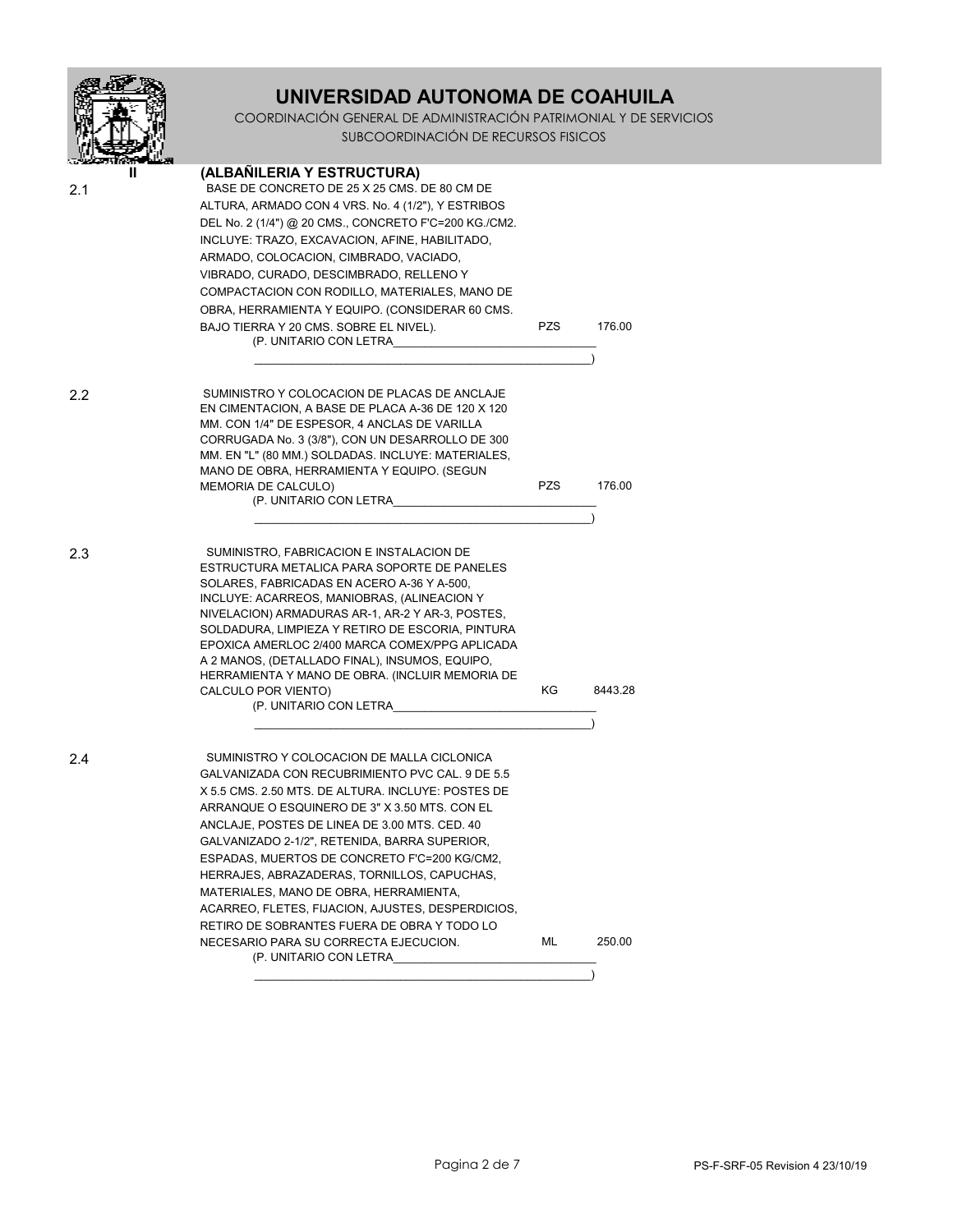COORDINACIÓN GENERAL DE ADMINISTRACIÓN PATRIMONIAL Y DE SERVICIOS SUBCOORDINACIÓN DE RECURSOS FISICOS



2.5 CONSTRUCCION DE CASETA DE CONTROL, DIMENSIONES DE 4.00 X 3.00 X 2.70 MTS. CON BANQUETA PERIMETRAL DE 60 CMS. MARQUESINA DE 30 CMS., INCLUYE: TRAZO Y NIVELACION CON EQUIPO TOPOGRAFICO, CIMENTACION CICLOPEA CON 40% PIEDRA BOLA Y 60% CONCRETO F´C= 150 KG/CM2, ENRASE EN CIMENTACION CON BLOCK 15X20X40 CMS. JUNTEADO CON MORTERO CEM-ARENA PROP. 1:4, SEIS CASTILLOS DE 15X20 CM. CONCRETO F´C= 250 KG./CM2., CADENA DE DESPLANTE DE 15X20 CM. ARMADA CON ACERO DEL # 3 Y ESTRIBOS DEL # 2 @ 20 CM. MUROS DE BLOCK DE 15 X 20 X 40 CMS. ASENTADO CON MORTERO CEM-ARENA PROP. 1:4 , ACABADO CON ESTUCO POR AMBAS CARAS Y PLAFON, LOSA DE CONCRETO, INCLUYE: HABILITADO Y ARMADO DE ACERO, CIMBRADO, VACIADO, VIBRADO, CURADO, DESCIMBRADO, SUMINISTRO Y COLOCACION DE PUERTA METALICA CON FIJO SUPERIOR (1.00 X 2.40 MTS.) Y 3 VENTANAS (DOS DE 0.60 X 1.60 MTS. Y OTRA PARA EL EQUIPO DE AIRE ACONDICIONADO), FONDO ANTICORROSIVO, ACABADO CON ESMALTE, SUMINISTRO E INSTALACION DE 2 LUMINARIAS DE 2X32 WATTS., 2 SALIDAS DE CONTACTO A 40 CMS. Y 1 A 2MTS., HERRAMIENTA, ANDAMIAJE, U.O.T. (CHAPA CON LLAVE O CERROJO CON CANDADO) PZS 1.00 (P. UNITARIO CON LETRA\_\_\_\_\_\_\_\_\_\_\_\_\_\_\_\_\_\_\_\_\_\_\_\_\_\_\_\_\_\_\_\_

### **T O T A L (ALBAÑILERIA Y ESTRUCTURA)** \$ -

 $\hspace{.5cm}$   $\hspace{.5cm}$   $\hspace{.5cm}$   $\hspace{.5cm}$   $\hspace{.5cm}$   $\hspace{.5cm}$ 

#### **III (PANELES FOTOVOLTAICOS)**

3.1 SUMINISTRO DE PANEL SOLAR (MARCA Y MODELO XXX) 450 WATTS DE 72 CELDAS, (MEDIDAS 1048 X 2108 MM.) CON UNA EFICIENCIA MINIMA DEL 21.04, TIER 1, TECNOLOGIA PERC, PRUEBA GRANIZO APROBADA. INCLUYE: FLETES, TRASLADOS, ACARREOS, MANIOBRAS AL LUGAR INDICADO, RESGUARDO TEMPORAL, MATERIALES, MANO DE OBRA, HERRAMIENTA Y EQUIPO. GARANTIA EXTENDIDAD POR LA MARCA DIRECTO A LA UNIVERSIDAD. PZS 240.00 (P. UNITARIO CON LETRA\_\_\_\_\_\_\_\_\_\_\_\_\_\_\_\_\_\_\_\_\_\_\_\_\_\_\_\_\_\_\_\_

 $\hspace{.5cm}$   $\hspace{.5cm}$   $\hspace{.5cm}$   $\hspace{.5cm}$   $\hspace{.5cm}$   $\hspace{.5cm}$ 3.2 INSTALACION DE CELDA SOLAR DE 450 WATTS, INCLUYE: CANAL UNISTRUT SERIE SL P4100 2 POR CADA COLUMNA DE PANELES PARA SU FIJACION, HERRAJES Y ACCESORIOS, MATERIALES, MANO DE OBRA, HERRAMIENTA, Y EQUIPO. (CONSIDERAR RONDANAS DE PRESION Y/O TUERCAS DE SEGURIDAD) INCLUIR CERTIFICADO ECO 586.01 DE INSTALACIÓN DE SISTEMAS FOTOVOLTAICOS POR PARET DE CONOCER PZS 240.00 (P. UNITARIO CON LETRA\_\_\_\_\_\_\_\_\_\_\_\_\_\_\_\_\_\_\_\_\_\_\_\_\_\_\_\_\_\_\_\_  $\overline{\phantom{a}}$ 3.3 SUMINISTRO Y CONEXION CONECTOR MC4 MACHO - HEMBRA, INCLUYE MATERIAL, HERRAMIENTA, EQUIPO Y MANO DE OBRA. PZS 200.00

 $\overline{\phantom{a}}$ 3.4 SUMINISTRO E INSTALACION DE CABLEADO PHOTO - VOLTAICO, INCLUYE MATERIAL, HERRAMIENTA, EQUIPO Y MANO DE OBRA. 240.00

(P. UNITARIO CON LETRA\_\_\_\_\_\_\_\_\_\_\_\_\_\_\_\_\_\_\_\_\_\_\_\_\_\_\_\_\_\_\_\_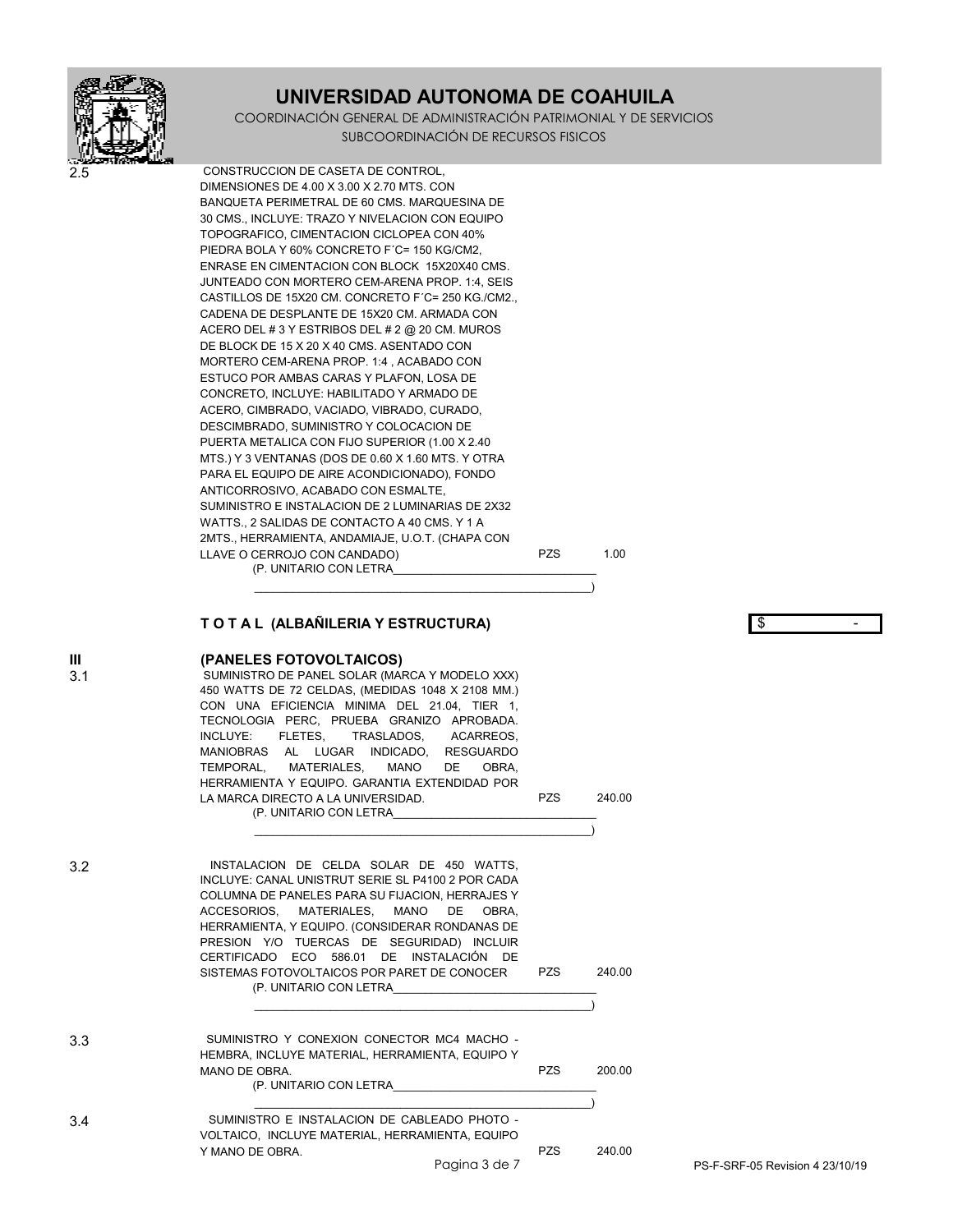

COORDINACIÓN GENERAL DE ADMINISTRACIÓN PATRIMONIAL Y DE SERVICIOS SUBCOORDINACIÓN DE RECURSOS FISICOS

|     | (P. UNITARIO CON LETRA                                                                                                                                                                                                                                                                                                                                                                                                                                   |            |        |                                 |
|-----|----------------------------------------------------------------------------------------------------------------------------------------------------------------------------------------------------------------------------------------------------------------------------------------------------------------------------------------------------------------------------------------------------------------------------------------------------------|------------|--------|---------------------------------|
| 3.5 | SUMINISTRO E INSTALACION DE CAJA CONEXIÓN<br>MODULAR TIGO, INCLUYE MATERIAL, HERRAMIENTA,<br>EQUIPO Y MANO DE OBRA.<br>(P. UNITARIO CON LETRA                                                                                                                                                                                                                                                                                                            | <b>PZS</b> | 240.00 |                                 |
| 3.6 | SUMINISTRO E INSTALACION DEL INVERSOR CENTRAL<br>SOLAR 60 KW, CERTIFICACION UL1741SA, CIRCUITO DE<br>DETENCCION E INTERRUPCION DE FALLA A TIERRA.<br>PROTECCION IP66, EFICIENCIA MINIMA 99% GARANTIA<br>MAXIMA POR PARTE DEL FABRICANTE DE 20 AÑOS, LA<br>MARCA PORPUESTA DEBE CONTAR CON SERVICIO<br>TECNICO EN MEXICO. INCLUYE: PRUEBAS, FIJACION A<br>ESTRUCTURA, MATERIALES, MANO<br>DE.<br>OBRA,<br>HERRAMIENTA Y EQUIPO.<br>(P. UNITARIO CON LETRA | PZS        | 2.00   |                                 |
|     | TO TAL (PANELES FOTOVOLTAICOS)                                                                                                                                                                                                                                                                                                                                                                                                                           |            |        | \$                              |
| IV  | (INSTALACIONES ELECTRICAS)                                                                                                                                                                                                                                                                                                                                                                                                                               |            |        |                                 |
| 4.1 | SUMINISTRO E INSTALACION DE INTERRUPTOR DE CAJA<br>MOLDEADA CON GABINETE DE 150 AMPS 3F 4H 600V.<br>INCLUYE: MATERIALES, MANO DE OBRA, HERRAMIENTA<br>Y EQUIPO.<br>(P. UNITARIO CON LETRA                                                                                                                                                                                                                                                                | <b>PZS</b> | 5.00   |                                 |
| 4.2 | SUMINISTRO E INSTALACION DE TUBO PAD DE 3" DE<br>DIAMETRO, INCLUYE: CORTE CON DISCO EN ASFALTO<br>ANCHO DE 30 CMS., DEMOLICION Y RETIRO DE<br>PAVIMENTO, EXCAVACION DE<br>40<br>CMS.<br>DE<br>PROFUNDIDAD, AFINE, CAMA DE ARENA, TENDIDO,<br>RELLENO, COMPACTADO Y REPOSICION<br>DEL<br>MANO<br>PAVIMENTO, MATERIALES,<br>DE<br>OBRA,<br>HERRAMIENTA Y EQUIPO. (EN CASO DE REQUERIRSE)<br>(P. UNITARIO CON LETRA                                         | ML.        | 60.00  |                                 |
| 4.3 | SUMINISTRO E INSTALACION DE TUBO PAD DE 3" DE<br>DIAMETRO, INCLUYE: EXCAVACION DE 50 CMS. DE<br>PROFUNDIDAD, AFINE, CAMA DE ARENA, TENDIDO,<br>RELLENO Y COMPACTACION.<br>(P. UNITARIO CON LETRA                                                                                                                                                                                                                                                         | ML         | 100.00 |                                 |
| 4.4 | SUMINISTRO E INSTALACION DE CABLE CAL. 1/0 DESDE<br>CUARTO DE CONTROL HASTA LINEA EXISTENTE DE<br>MEDIA TENSION MAS CERCANA. INCLUYE: LIBRANZA,<br>METERIALES, MANO DE OBRA, HERRAMIENTA Y EQUIPO.<br>(SE CONSIDERA 1 MTS. DE COCA X REGISTRO)<br>(P. UNITARIO CON LETRA                                                                                                                                                                                 | ML         | 650.00 |                                 |
| 4.5 | SUMINISTRO E INSTALACIÓN DE CABLE THW-LS/THHW-<br>LS CAL. 6 AWG, 600 V, 75/90° MARCA CONDUMEX O<br>SIMILAR<br>Pagina 4 de 7                                                                                                                                                                                                                                                                                                                              | ML         | 650.00 | PS-F-SRF-05 Revision 4 23/10/19 |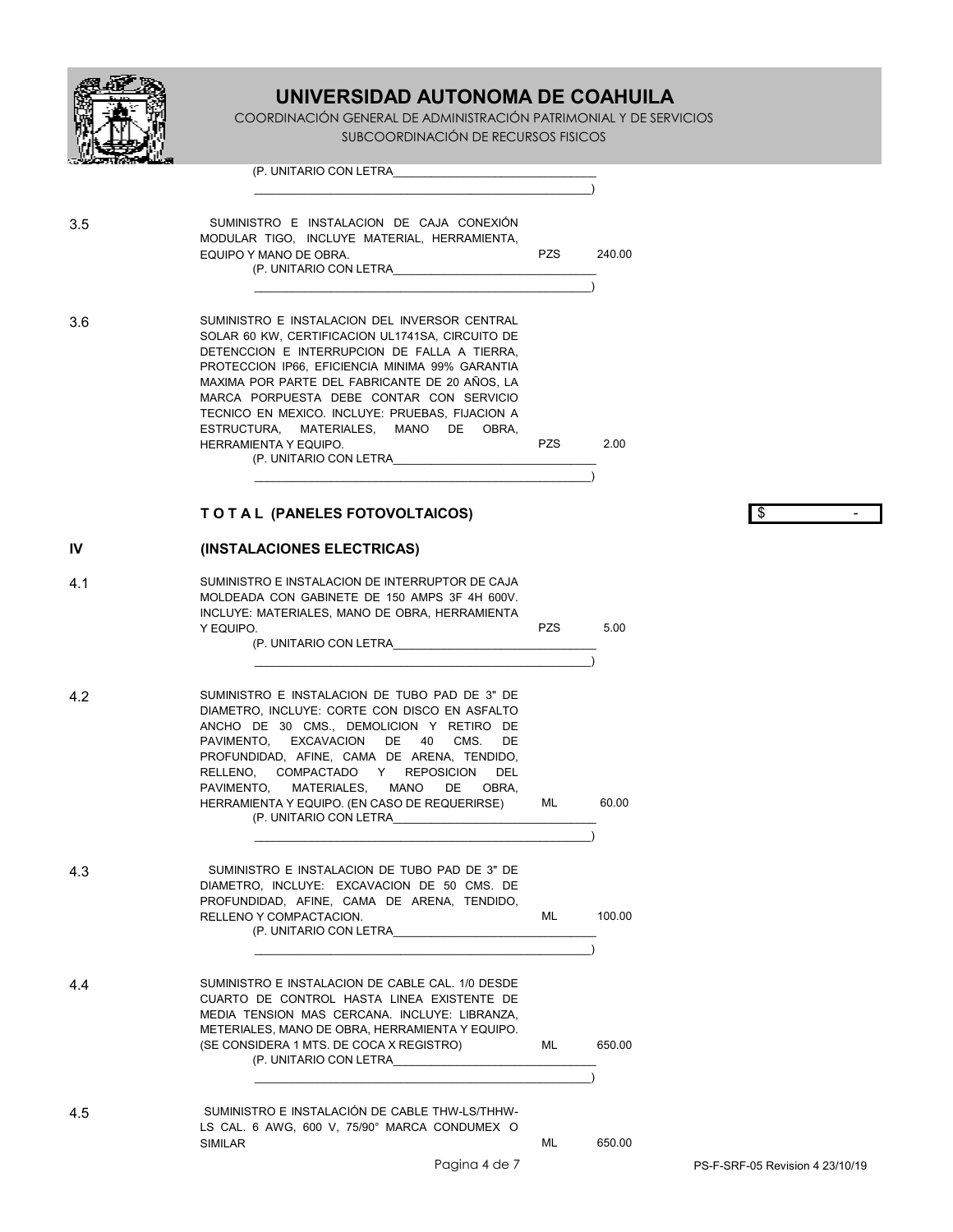

COORDINACIÓN GENERAL DE ADMINISTRACIÓN PATRIMONIAL Y DE SERVICIOS SUBCOORDINACIÓN DE RECURSOS FISICOS

| ായ്ക്കാന് <b>രണ്ടി</b> ക്കു |                                                                                                                                                                                                                                                                                                                                                                         |            |        |
|-----------------------------|-------------------------------------------------------------------------------------------------------------------------------------------------------------------------------------------------------------------------------------------------------------------------------------------------------------------------------------------------------------------------|------------|--------|
|                             | (P. UNITARIO CON LETRA                                                                                                                                                                                                                                                                                                                                                  |            |        |
|                             |                                                                                                                                                                                                                                                                                                                                                                         |            |        |
| 4.6                         | SUMINISTRO E INSTALACION DE TUBERIA DE PVC<br>PESADO DE 1-1/2" DE DIAMETRO, INCLUYE:<br>EXCAVACION DE 40 CMS DE PROFUNDIDAD, AFINE,<br>CAMA DE ARENA, TENDIDO, CONEXIONES, PEGAMENTO,<br>RELLENO, MATERIALES, MANO DE OBRA, HERRAMIENTA<br>Y EQUIPO.<br>(P. UNITARIO CON LETRA                                                                                          | ML         | 170.00 |
| 4.7                         | SUM. E INST. DE REGISTRO PREFABRICADO DE 50 X 80 X<br>65 CMS. PARA BAJA TENSION<br>(P. UNITARIO CON LETRA                                                                                                                                                                                                                                                               | PZS        | 6.00   |
| 4.8                         | SUMINISTRO E INSTALACION DE GABINETE DE<br>CONEXIONES DE 1 MTX30X25<br>(P. UNITARIO CON LETRA                                                                                                                                                                                                                                                                           | PZS        | 1.00   |
| 4.9                         | TRANSICION DE TUBERIA PVC PESADO DE 1-1/2" A 1-<br>1/2" GALV, P.D. DE 1 1/2"<br>(P. UNITARIO CON LETRA                                                                                                                                                                                                                                                                  | <b>PZS</b> | 10.00  |
| 4.10                        | CABLE DE COBRE CALIBRE No. 4 THW-LS/THHW-LS 600<br>V., INCLUYE: EL SUMINISTRO, COLOCACIÓN Y<br>CONEXIÓN; CINTA AISLANTE Y CONECTOR, U.O.T.<br>(P. UNITARIO CON LETRA                                                                                                                                                                                                    | ML         | 280.00 |
| 4.11                        | SUMINISTRO E INSTALACION DE INTERCONEXION<br>ENTRE INTERRUPTOR E INVERSOR A BASE DE 6.00 ML.<br>DE TUBO CONDUIT GALVANIZADO P.D. DE 1-1/2"Ø<br>INCLUYE: 3 CONDULET, 2 CONECTORES RECTOS,<br>ABRAZADERAS, HERRAJES, FIJACION A SOPORTERIA,<br>MATERIALES, MANO DE OBRA, HERRAMIENTA, EQUIPO Y<br>TODO LO NECESARIO PARA SU CORRECTA EJECUCION.<br>(P. UNITARIO CON LETRA | PZS        | 5.00   |
| 4.12                        | SUMINISTRO E INSTALACION DE INTERRUPTOR<br>TERMOMAGNETICO DE 1,100 AMP 600V MCA. SIEMENS<br>EN GABINETE TIPO HIMMEL DE 1.00 X 0.80 X 0.30 M.<br>INCLUYE: MATERIAL, MANO DE OBRA, HERRAMIENTA,<br>EQUIPO Y TODO LO NECESARIO PARA SU CORRECTA<br>EJECUCION.                                                                                                              | PZS        | 1.00   |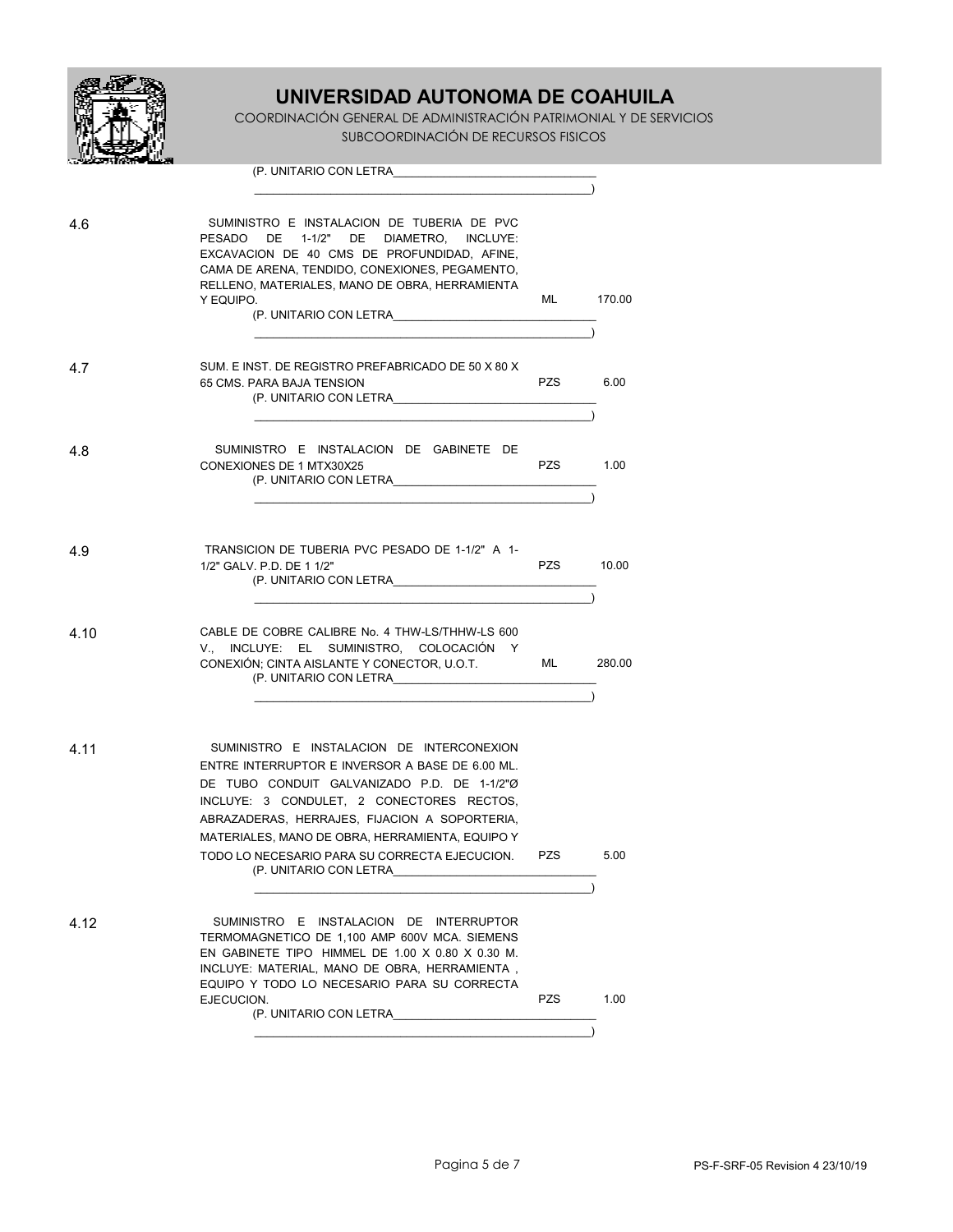

COORDINACIÓN GENERAL DE ADMINISTRACIÓN PATRIMONIAL Y DE SERVICIOS SUBCOORDINACIÓN DE RECURSOS FISICOS

SUMINISTRO E INSTALACION DE TRANSFORMADOR TRIFASICO DE 500 KVA PRIMARIO 440-480 V DELTA SECUNDARIO 220/110. INCLUYE: LINEA DE POSTERIA PARA CONEXIÓN DE TRANSFORMADOR (LADISLAO) A TRANSFORMADOR 500 KVA, ALIMENTACION DESDE EL GABINETE DE CONEXIONES Y LA INTERCONEXION ENTRE EL TRANSFORMADOR Y EL INTERRUPTOR TERMOMAGNETICO DE 1,100 AMP A BASE DE TUBERIA CONDUIT P.D. DE 2" Y 3" DE DIAMETRO, CONEXIONES, CABLE CAL. 4, CABLE CAL. 8, SISTEMA DE TIERRAS, BASE METALICA PARA TRANSFORMADORES, MATERIAL, MANO DE OBRA, HERRAMIENTA, EQUIPO Y TODO LO NECESARIO PARA SU CORRECTA EJECUCION.

1.00

**PZS** 

(P. UNITARIO CON LETRA

TO TAL (INSTALACIONES ELECTRICAS)

ها  $\mathbb{L}^2$ 

| $\mathsf{v}$<br>5.1 | (VOZ Y DATOS)<br>SUMINISTRO, CANALIZACION Y CABLEADO DESDE SITE<br>A C.P.U. INCLUYE: CABLE UTP CAT6A, TERMINALES<br>RJ45, TUBERIA CONDUIT 3/4", FIJACION, SOPORTERIA,<br>HERRAJES, CONEXIONES, MATERIALES, MANO DE<br>OBRA, HERRAMIENTA, EQUIPO Y TODO LO NECESARIO<br>PARA SU CORRECTA EJECUCION.<br>(P. UNITARIO CON LETRA | ML         | 100.00 |    |
|---------------------|------------------------------------------------------------------------------------------------------------------------------------------------------------------------------------------------------------------------------------------------------------------------------------------------------------------------------|------------|--------|----|
| 5.2                 | SUMINISTRO E INSTALACION DE C.P.U. (Mini CPU HP<br>ProDesk 600 G1 Tiny Intel Core I3-6a 4 GB Ram 500 GB HDD<br>Windows 10 pro) PARA EL CONTROL DE PANTALLAS.<br>INCLUYE: MATERIAL, MANO DE OBRA, HERRAMIENTA,<br>EQUIPO Y TODO LO NECESARIO PARA SU CORRECTA<br>EJECUCION.<br>(P. UNITARIO CON LETRA                         | <b>PZS</b> | 1.00   |    |
| 5.3                 | SUMINISTRO E ISNTALACION DE ANTENA LITEBEAM 2X2<br>MIMO AIR MAX AC GE2CPE HASTA 450 MBPS<br>(P. UNITARIO CON LETRA                                                                                                                                                                                                           | <b>PZS</b> | 2.00   |    |
| 5.4                 | SUMINISTRO E INSTALACION DE ANTENA SATATION AIR<br>MAXM2 CPE HASTA 150 MBPS FRECUENCIA 2 GHZ<br>(P. UNITARIO CON LETRA                                                                                                                                                                                                       | <b>PZS</b> | 1.00   |    |
| 5.5                 | SUMINISTRO E INSTALACION DE PANTALLA SAMSUNG<br>DE 55" MODELO 7 CON BASE. INCLUYE: MATERIAL,<br>MANO DE OBRA, HERRAMIENTA, EQUIPO Y TODO LO<br>NECESARIO PARA SU CORRECTA EJECUCION.<br>(P. UNITARIO CON LETRA                                                                                                               | <b>PZS</b> | 2.00   |    |
|                     | TOTAL (VOZ Y DATOS)                                                                                                                                                                                                                                                                                                          |            |        | \$ |
| VI                  | <b>AIRE ACONDICIONADO</b>                                                                                                                                                                                                                                                                                                    |            |        |    |

 $\overline{\phantom{a}}$